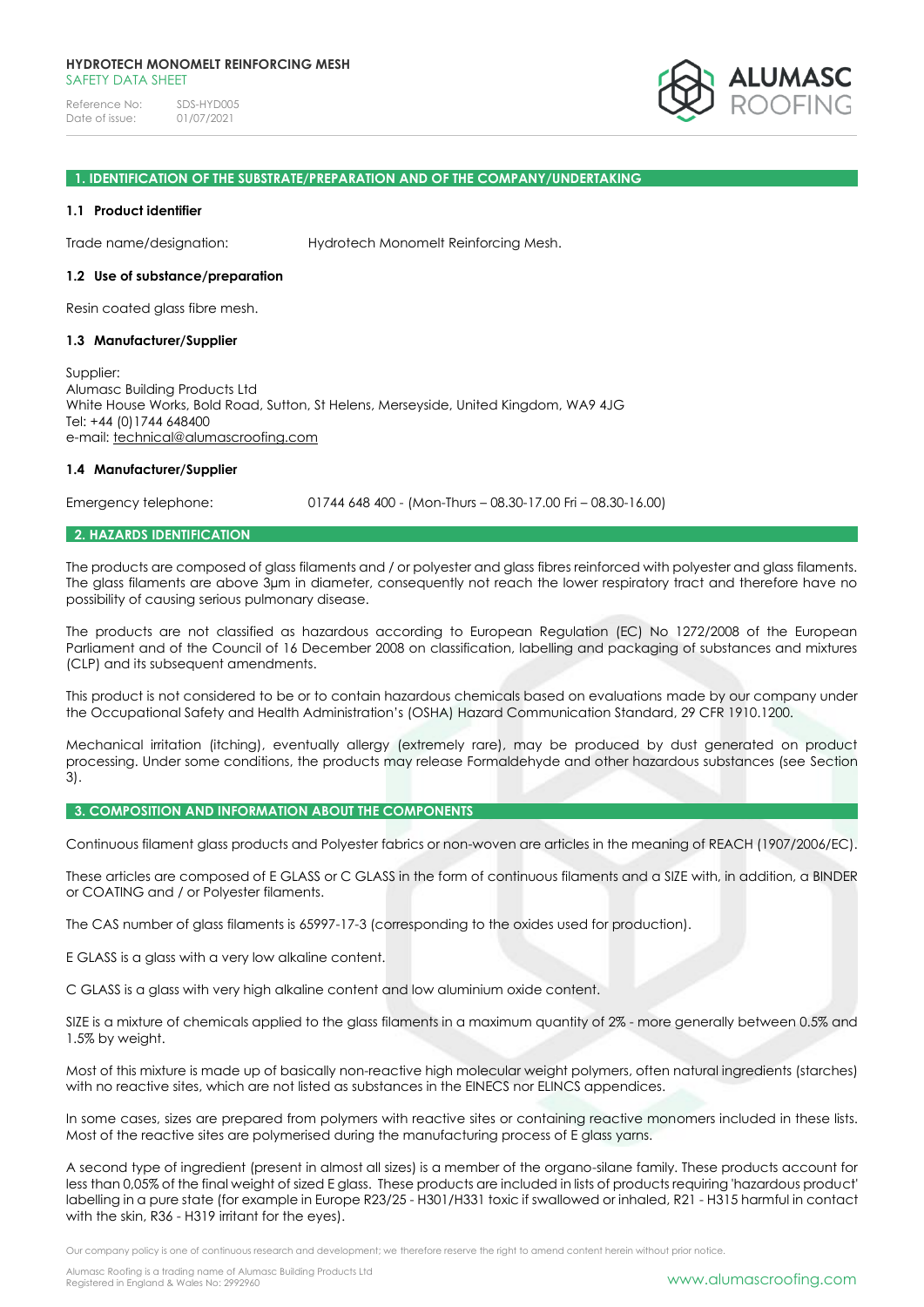

The manufacturer considers this risk as negligible as, although listed as dangerous products, the concentration is extremely low and they are polymerised during the production of E glass filaments.

Other products can be used in sizes often acting as lubricants. Usually the content is extremely low (under 0.1% of total weight) and as a general rule such products are not on the dangerous product lists or, as they have reacted, any possible risk has been reduced.

BINDERS in case of glass veils and EDS are water based phenol-formaldehyde (PF), melamine-formaldehyde (MF), ureaformaldehyde (UF), or polyvinyl, acrylic resins, Styrene Butadiene Rubber (SBR), other latex emulsions, starch, other bio sourced raw materials or blends of these binders. Their content in the glass veil is between 5 and 30 % by weight. Binders can contain black or yellow dyes.

No BINDER nor impregnation in case of Glass Loose Fibers and some TECO Fabrics (Greige fabrics, Caramelized fabrics).

COATING in case of glass veil are mineral based.

Calcium carbonate (CAS 1317-65-3) content < 80% by weight.

Metal hydroxides (CAS1318-23-6 ; CAS 1309-42-8) content < 20% by weight.

COATING in case of grinding wheels are generally phenolic resins, and some polyurethane resins. Their content in the final product keeps the range 26 – 33 % by weight; in cases of certain products the content can reach 50%.

COATING in case of wall covering, mesh, RECO/E-fabrics, laid scrims, roofing membranes and TwinFab are polyvinyl alcohol (laid scrim), ethyl vinyl acetate polymer (wall covering, RECO/E-fabrics), water dispersion of styrene-butadiene (mesh fabrics, TwinFab) coatings and polyvinyl acetate, ethyl vinyl acetate copolymer, ethylene-vinylchlorid copolymer, styrene-butadien copolymer, acrylic copolymer, aliphatic polyurethane (roofing membranes).

COATING in case of insect screens and Coated glass/polyester carded Web is PVC based coating with PVC plasticizer.

Polyvinyl Chloride (CAS 9002-86-2) content < 40 % by weight Di-isononylphtalate (CAS 28553-12-0) content < 20 % by weight

COATING in case of glass reinforcement grid is Polymer binder-acrylic copolymer and Carbon Black.

Carbon Black (CAS 1333-86-4) content <0.2% by weight.

COATING in case of Cement Board is PVC based coating. Alkanes, C14-17, chloro (CAS 85535-85-9) content <5% by weight Solvent naphtha (petroleum), heavy arom (CAS 64742-94-5) content <2% by weight Ethene, chloro-, homopolymer (CAS 9002- 86-2) content <60% by weight.

Diiso Decyl Phthalate (CAS 26761-40-0) content <18% by weight.

Di(2-propylheptyl) phthalate (CAS 53306-54-0) content < 25% by weight.

COATING in case of polyester reinforcement scrim is PVC based coating Diisononylphthalat (CAS 28553-12-0) content < 25 % by weight.

Hazardous substances potentially released from the products:

| Product                                                       | <b>Binder</b>                                                                  | Coating                                                                                                  |
|---------------------------------------------------------------|--------------------------------------------------------------------------------|----------------------------------------------------------------------------------------------------------|
| <b>Glass veils</b><br>Glass veils (AF; AG; AP; AT; AW; PA; S) | Formaldehyde content < 0,1 % by weight*<br>Formaldehyde under detection level* | No hazardous substances                                                                                  |
| Grinding wheels                                               | No hazardous substances                                                        | Phenol content $< 1$ % by weight<br>Formaldehyde <0,1%<br>Methanol $< 0.1\%$<br>Methenamine $\leq 0.1$ % |

\*Test method ISO 16000.

Our products do not contain, in concentration above 0.1% in weight, any substances on the SVHC list (substances of very high concern) published by the ECHA on October 28th, 2008 or in the last up-date.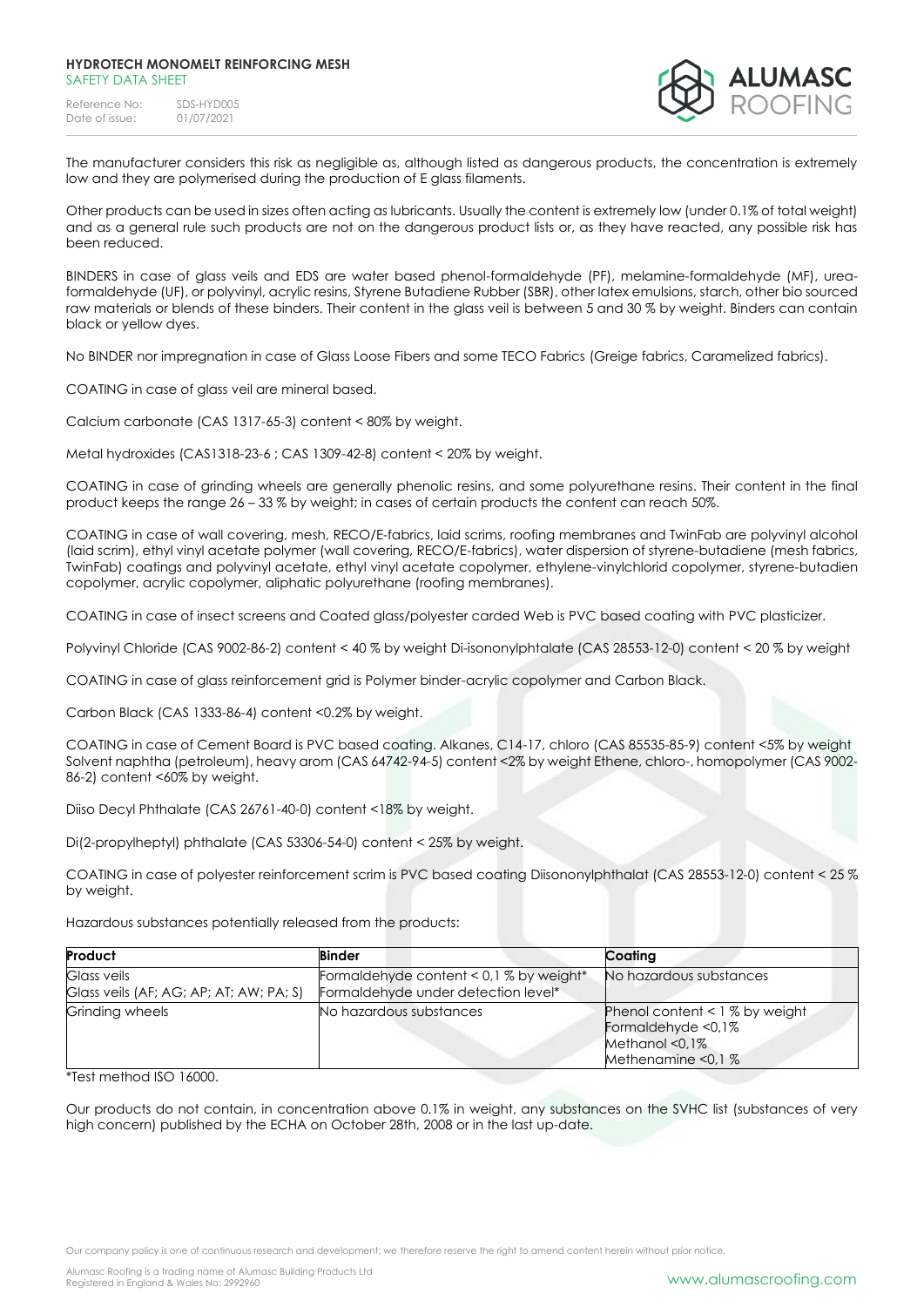

# **4. FIRST AID MEASURES**

| General information:        | No specific measures required.                                                                                                                                                                               |
|-----------------------------|--------------------------------------------------------------------------------------------------------------------------------------------------------------------------------------------------------------|
| After excessive inhalation: | Supply fresh air; consult a doctor in case of complaints once exposed to dusty<br>environment.                                                                                                               |
| After skin contact:         | In case of exposure to dust and consequent irritation immediately wash with water and<br>soap and rinse thoroughly. Do not rub or scratch affected areas. If skin irritation<br>continues, consult a doctor. |
| After eye contact:          | Once a dust particle enters into eyes, rinse opened eye for several minutes under<br>running water and consult a doctor if necessary. Do not rub.                                                            |

### **5. FIRE-FIGHTING MEASURES**

In case of fire, glass filaments are not flammable, are incombustible and do not support combustion.

Only the packaging (plastic film, paper, cardboard, wood) and the small amounts of size or binder/PVC coating are combustible and could release some hazardous gases.

Above 300° C Polyester filaments may release: toxic and flammable gases, carbon monoxide. The generation of cleavage and oxidation products is subject to fire conditions. Non burned residues and contaminated water after firefighting should be disposed of in compliance with official regulations. Molten material should not be allowed to be in contact with the skin to it which can adhere and cause burns.

### **Suitable extinguishing agents:**

CO2, powder or water spray. Fight larger fires with water spray or alcohol resistant foam.

### **Protective equipment:**

Do not inhale combustion gases. Wear fully protective suit including the SCBA (Self-Contained Breathing Apparatus).

### **6. ACCIDENTAL RELEASE MEASURES**

### **Personal protection:**

Just in case of dusty environment, avoid contact with the skin and the eyes. See Section 8 for other instructions.

### **Environmental protection:**

No special measures required – all sorts of glass or polyester wastes are considered as Inert Industrial Wastes, or Common Industrial Wastes except for glass filament impregnated weaves for the abrasive industry (Grinding Wheels) which may be classified as Hazardous waste depending on local legislative standards.

### **Cleaning:**

Vacuum clean, sweep or shovel into containers normally used for glass or polyester filament waste (selective collection).

### **7. HANDLING AND STORAGE**

### **Handling:**

It is preferable to avoid prolonged contact with the skin: wear the protective equipment as indicated in the Section 8. Prevent and minimize the dust formation during the processing of products. Provide local exhaust ventilation (LEV) if dust is formed on the processing machinery.

**Storage:**

Technical measures: Respect the stacking procedure recommended for each type of product. Storage conditions: Store away from excessive humidity to prevent damage to the product and to the packing materials which could lead to storage safety problems. Store in a well-ventilated area and keep away from direct sunlight.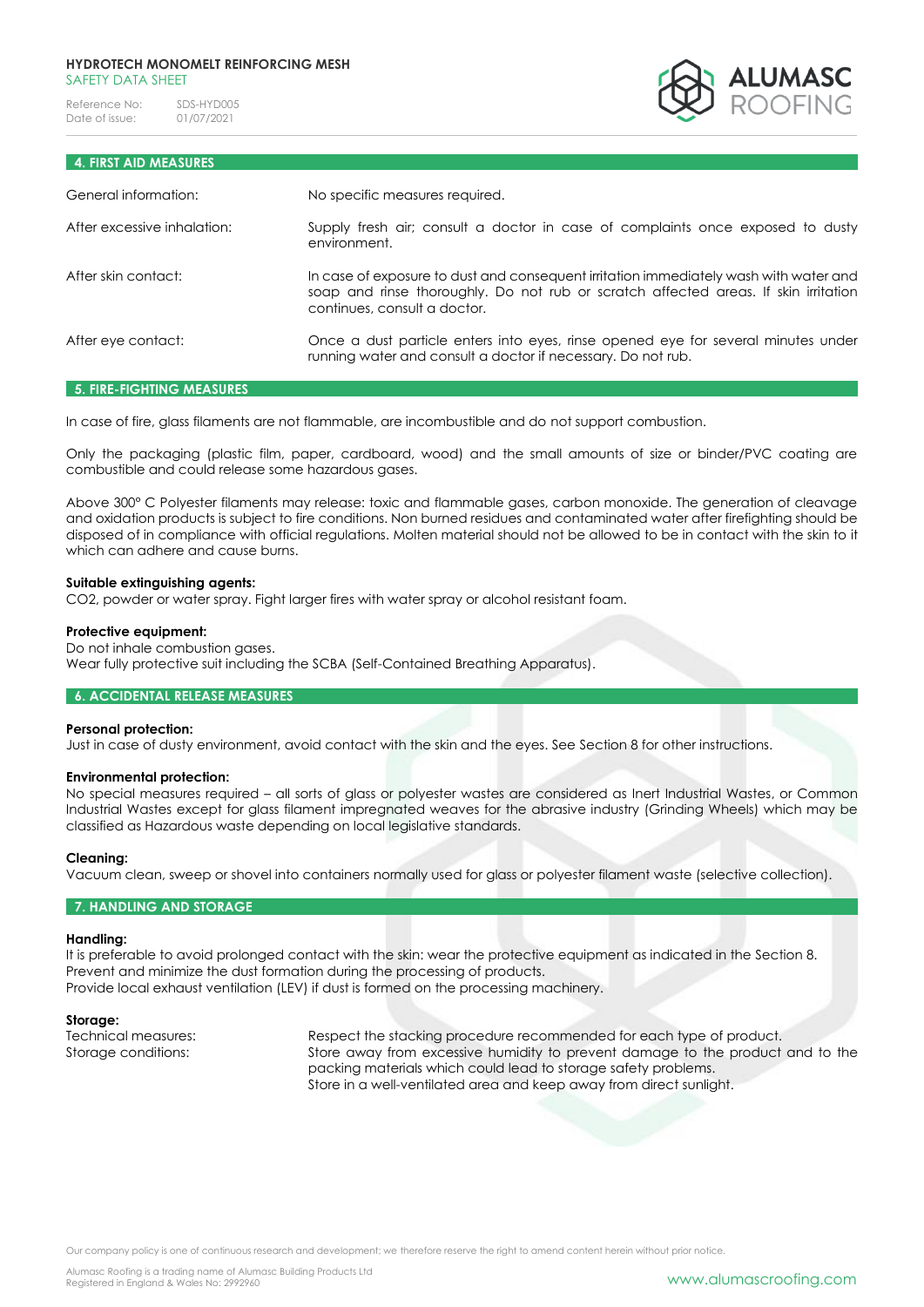

# **8. EXPOSURE CONTROLS/PERSONAL PROTECTION**

#### **Ingredients with limit values that require monitoring at the workplace:**

Continuous glass filaments are not respirable however certain mechanical processes might generate airborne dust or filaments (see Section 11). Air monitoring could then be conducted to check the compliance to exposure limits applicable to generic dust or dust with no specific toxicity.

In case of grinding wheels and glass veils a low amount of the chemical substances stated in the Section 3 may be released from the products depending on handling and process applications. Especially if the product is heated-up or stored in closed and poorly ventilated areas an exposure monitoring should be conducted.

### **Engineering controls:**

Provide local exhaust and/or general ventilation system to maintain low exposure levels.

#### **Personal protective equipment:**

#### Respiratory protection:

During operations releasing high quantities of dust, wear minimum FP1 or preferably FP2 EEC approved dust masks. In case of non-compliance to exposure limits of chemical substances as mentioned in the Section 3 relevant cartridges must be used. Protection of hands and other exposed parts of the body:

Gloves for the hands, long-sleeved garments and long leggings to prevent irritation. People with delicate skin should apply barrier cream to exposed skin areas.

Eye protection: safety goggles (or masks) or safety glasses.

### **9. PHYSICAL AND CHEMICAL PROPERTIES**

### **9.1 Appearance**

| Physical state:            | Solid.                                                                                                                                 |
|----------------------------|----------------------------------------------------------------------------------------------------------------------------------------|
| Form:                      | Rolls or strips of coated fabrics, veils, wheels cut of fibreglass grid, fiberglass mesh.                                              |
| Colour:                    | White or yellowish white, yellow, black, grey.                                                                                         |
| Odour:                     | By opening the packages some smell of phenol or methanol may arise (grinding<br>wheels).                                               |
| Softening point:           | Approx. 850°C (E glass) and 690°C (C glass).                                                                                           |
| Melting point:             | Not applicable.                                                                                                                        |
| Decomposition temperature: | Size and binder/coating products start to decompose at 200°C.<br>PET fibre $> 380^{\circ}$ C.                                          |
| Flash point:               | None.                                                                                                                                  |
| Explosive properties:      | None.                                                                                                                                  |
| Density:                   | 2.6 g / cu. cm (molten glass) 1,15 - 1,45 g/cm <sup>3</sup> (PET).                                                                     |
| Solubility:                | Very low solubility in water. Sizes and impregnating resins can be partially (and even<br>totally) dissolved in most organic solvents. |

### **10. STABILITY AND REACTIVITY**

### **Chemical stability:**

Stable in normal use and storage conditions, and in normally foreseeable usage conditions. As already identified, some substances may be released during hot processes or storage.

#### **Hazardous reactions:**

No chemical hazardous reaction is foreseeable.

### **Hazardous decomposition products:**

See Section 5 for hazardous decomposition products during fire.

### **11. TOXICOLOGICAL INFORMATION**

#### **11.1 Glass filaments:**

# **Acute toxicity:**

Not relevant.

**Localised effects:**  Possible temporary irritations.

Our company policy is one of continuous research and development; we therefore reserve the right to amend content herein without prior notice.

Alumasc Roofing is a trading name of Alumasc Building Products Ltd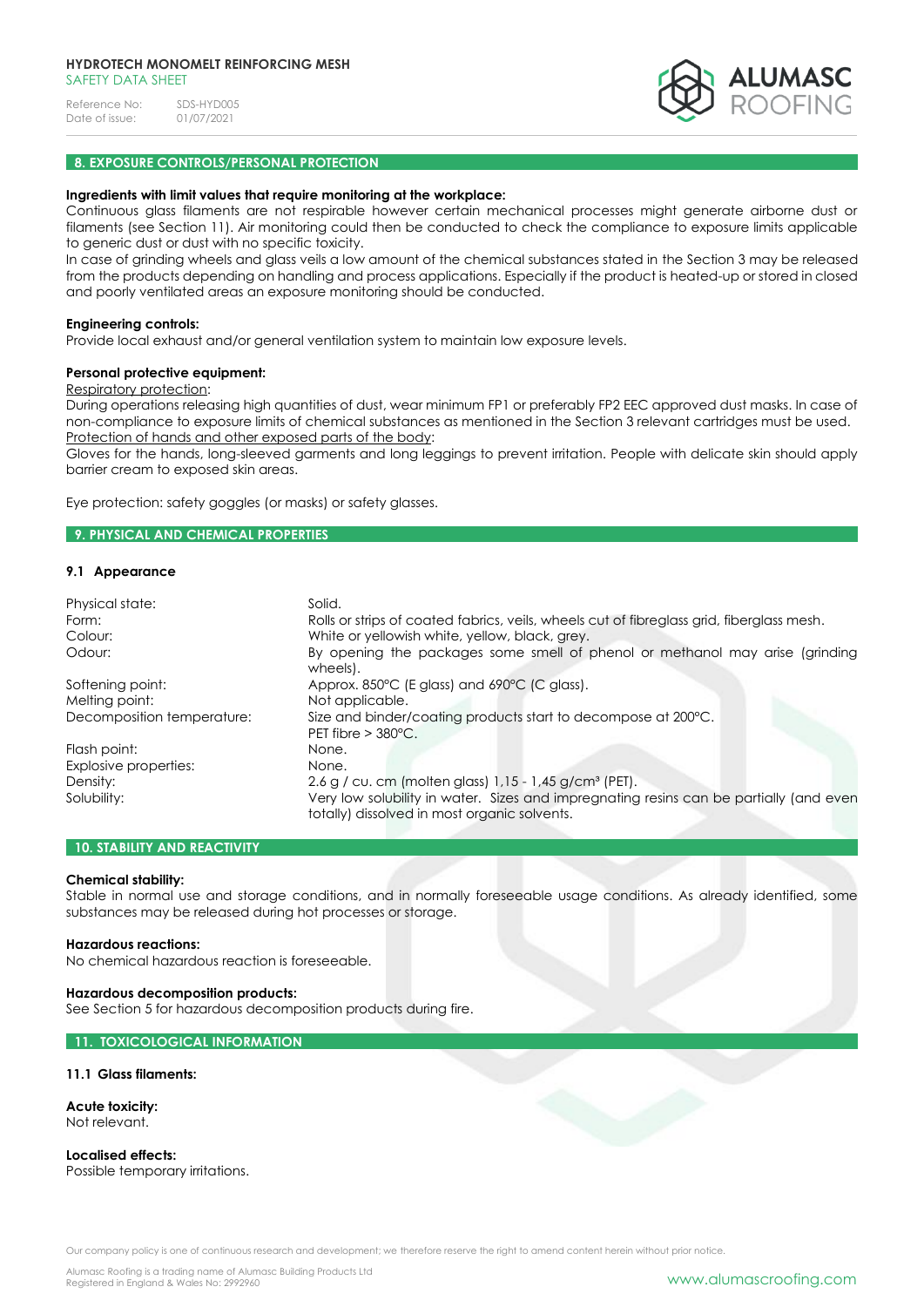### **HYDROTECH MONOMELT REINFORCING MESH** SAFFTY DATA SHFFT

Reference No: SDS-HYD005<br>Date of issue: 01/07/2021 Date of issue:



This irritation is of a purely mechanical and temporary nature. It disappears when exposure is ended. It can affect the skin, the eyes and the upper respiratory tracts. This mechanical irritation is not considered to be a health hazard within the terms of Regulation (EC) No 1272/2008 of the European Parliament and of the Council of 16 December 2008 on classification, labelling and packaging of substances and mixtures as Continuous filament glass fibres are not classified under this regulation. There is no need to use an Xi (irritant) label.

### **Sensitisation:**

Some allergies to continuous glass filaments have been declared.

### **Long term toxicity:**

Continuous glass filaments are not respirable according to the World Health Organisation (WHO) definition.

Respirable fibers have a diameter (d) smaller than 3µm, a length (l) larger than 5µm and a l/d ratio larger than or equal to 3. Fibers with diameters greater than 3µ, which is the case for continuous filament glass fibre, do not reach the lower respiratory tract and therefore have no possibility of causing serious pulmonary disease.

### **Regulatory situation:**

Following the IARC conclusion, glass filaments are not classified as to their carcinogenicity. They belong to the Group 3 of IARC. This classification has been confirmed by the IARC Working Group during his meeting of October 2001 and in the latest issue of the IARC monographs on the evaluation of carcinogenic risks to humans, volume 81 on Man-made vitreous fibres, published in 2002.

The International Labour Office (ILO) and the CSIP (Chemical Safety International Program) came to the same conclusions in a congress held in 1987.

Regulation (EC) No 1272/2008 of the European Parliament and of the Council of 16 December 2008 on classification, labelling and packaging of substances and mixtures does not classified continues glass filaments as having carcinogenic risks.

OSHA (Occupational Safety and Health Administration) and NTP (U.S. National Toxicology Program), official American organisations, have not listed glass filaments products as hazardous substances and the ACGIH (American Conference of Governmental Industrial Hygienists) has classified them as A4 (not classified as carcinogenic for Man). They are not concerned by the Canadian Controlled Products regulations (CPR).

### **Mutagenic risks, teratogenic risks, risks for reproduction:**

No known risks.

## **11.2 Other components of binders and coatings**

Certain substances being a part of components for applicate binders and coatings as specified in the Section 3 have specific toxicity. See relevant documents and standards for further information on their regulatory classification and scientific evaluation.

# **12. ECOLOGICAL INFORMATION**

The products are not expected to cause harm to animals, plants nor fish.

### **13. DISPOSAL CONSIDERATIONS**

Depending on local regulations, glass filament and polyester wastes can either be considered as inert waste, special non dangerous waste or as common industrial waste except for glass filament impregnated weaves for the abrasive industry (Grinding Wheels) which may be classified as hazardous waste depending on local legislative standards.

As such they can be buried in landfills approved for these categories.

## **14. TRANSPORT INFORMATION**

### **International regulations:**

Glass filament and polyester products are not considered as hazardous goods by transport regulations (IMDG, ADR/RID, ICAO/ IATA, DOT, TDG, MEX).

### **15. REGULATORY INFORMATION**

Continuous glass filaments and polyester products do not require hazardous product labelling (see Section 11).

Continuous glass filament, polyester filaments and polyester/glass staple fibres products are articles and for this reason they have not to be listed in most of the countries, for instance in the list EINECS in Europe, ELINCS, TSCA for the USA, DSL and NDSL for Canada, CSCL for Japan, AICS for Australia, PICCS for Philippine, KECL for South Korea, etc.